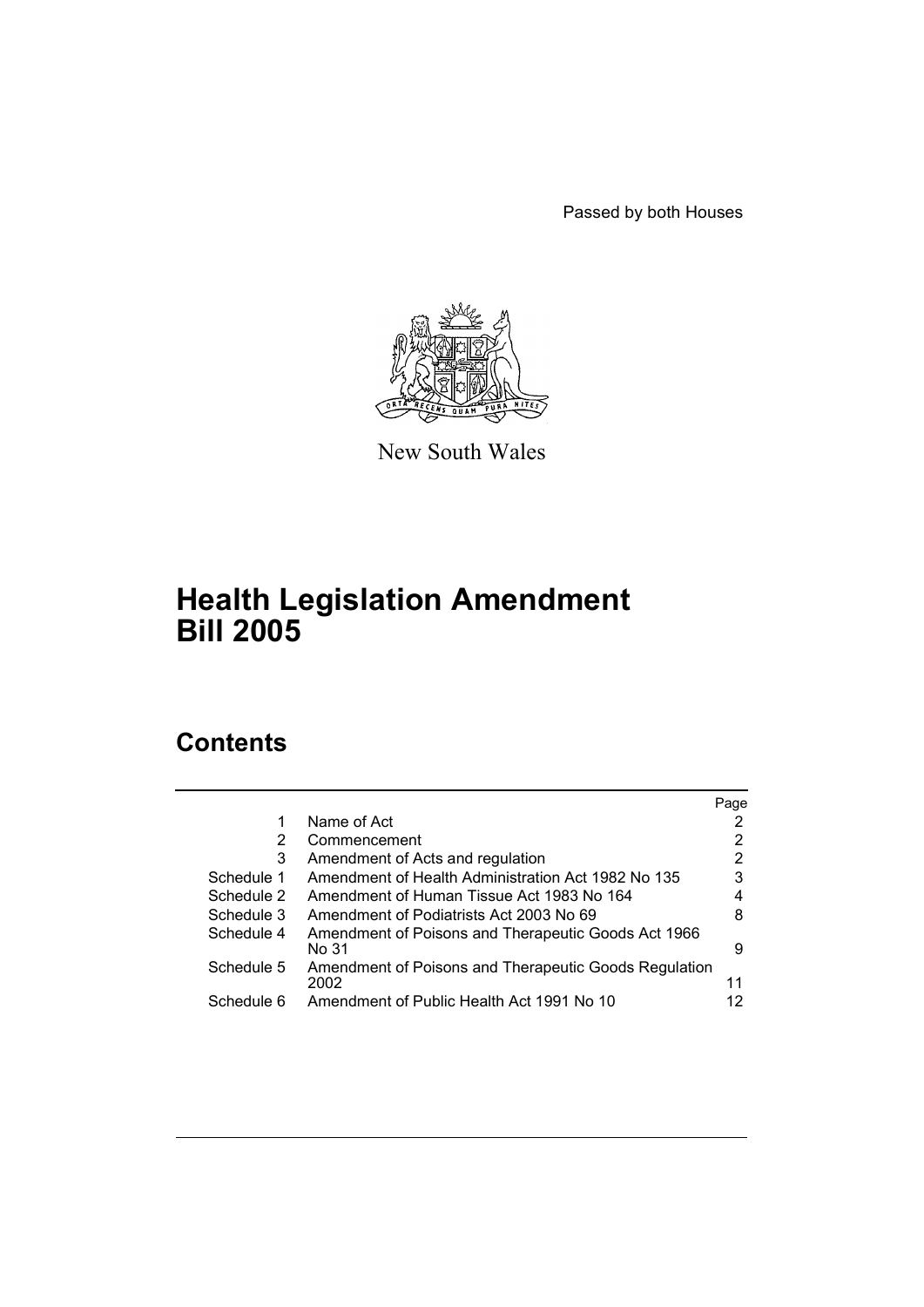*I certify that this PUBLIC BILL, which originated in the LEGISLATIVE ASSEMBLY, has finally passed the LEGISLATIVE COUNCIL and the LEGISLATIVE ASSEMBLY of NEW SOUTH WALES.*

> *Clerk of the Legislative Assembly. Legislative Assembly, Sydney, , 2005*



New South Wales

# **Health Legislation Amendment Bill 2005**

Act No , 2005

An Act to make miscellaneous amendments to various Acts and a regulation that relate to health and associated matters; and for other purposes.

*I have examined this Bill, and find it to correspond in all respects with the Bill as finally passed by both Houses.*

*Chairman of Committees of the Legislative Assembly.*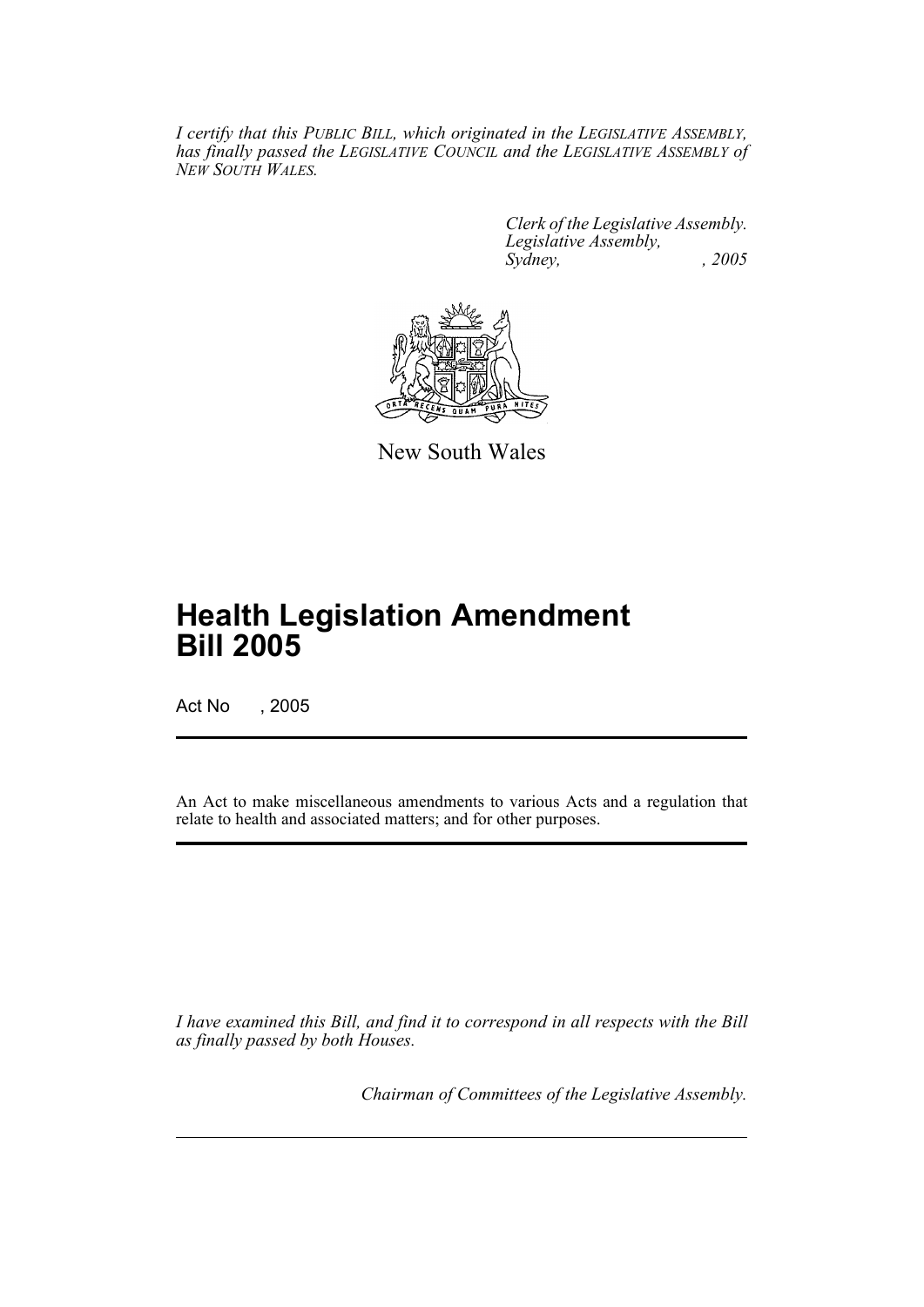## **The Legislature of New South Wales enacts:**

### **1 Name of Act**

This Act is the *Health Legislation Amendment Act 2005*.

### **2 Commencement**

- (1) This Act commences on a day or days to be appointed by proclamation, except as provided by subsection (2).
- (2) Schedule 6 commences on the date of assent to this Act or the commencement of section 10AH of the *Public Health Act 1991* (as inserted by the *Podiatrists Act 2003*), whichever is the later.

### **3 Amendment of Acts and regulation**

The Acts and regulation specified in Schedules 1–6 are amended as set out in those Schedules.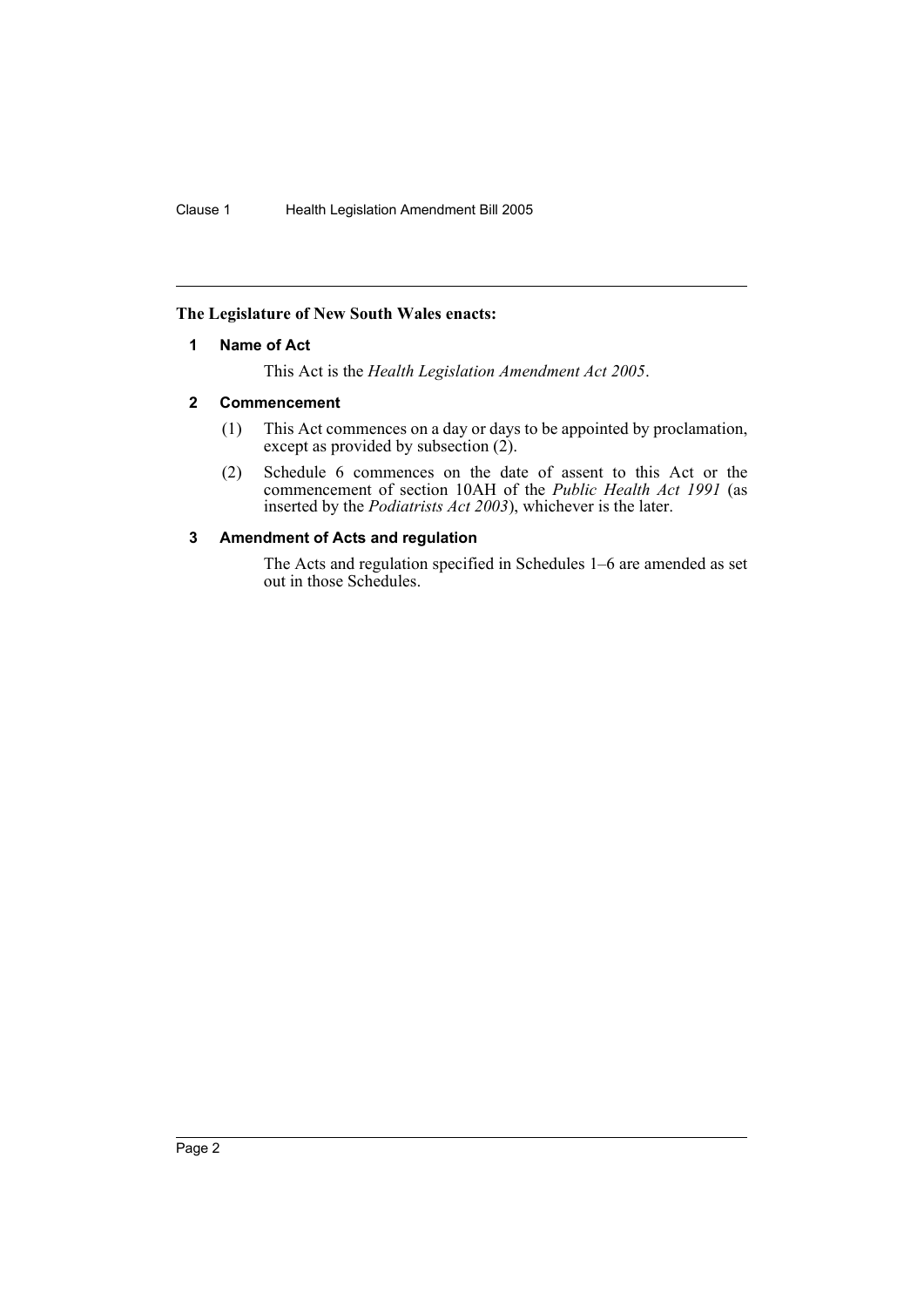Amendment of Health Administration Act 1982 No 135 Schedule 1

# **Schedule 1 Amendment of Health Administration Act 1982 No 135**

(Section 3)

# **Section 20L Definitions**

Insert ", the Ambulance Service of New South Wales" after "area health service" in the definition of *relevant health services organisation*.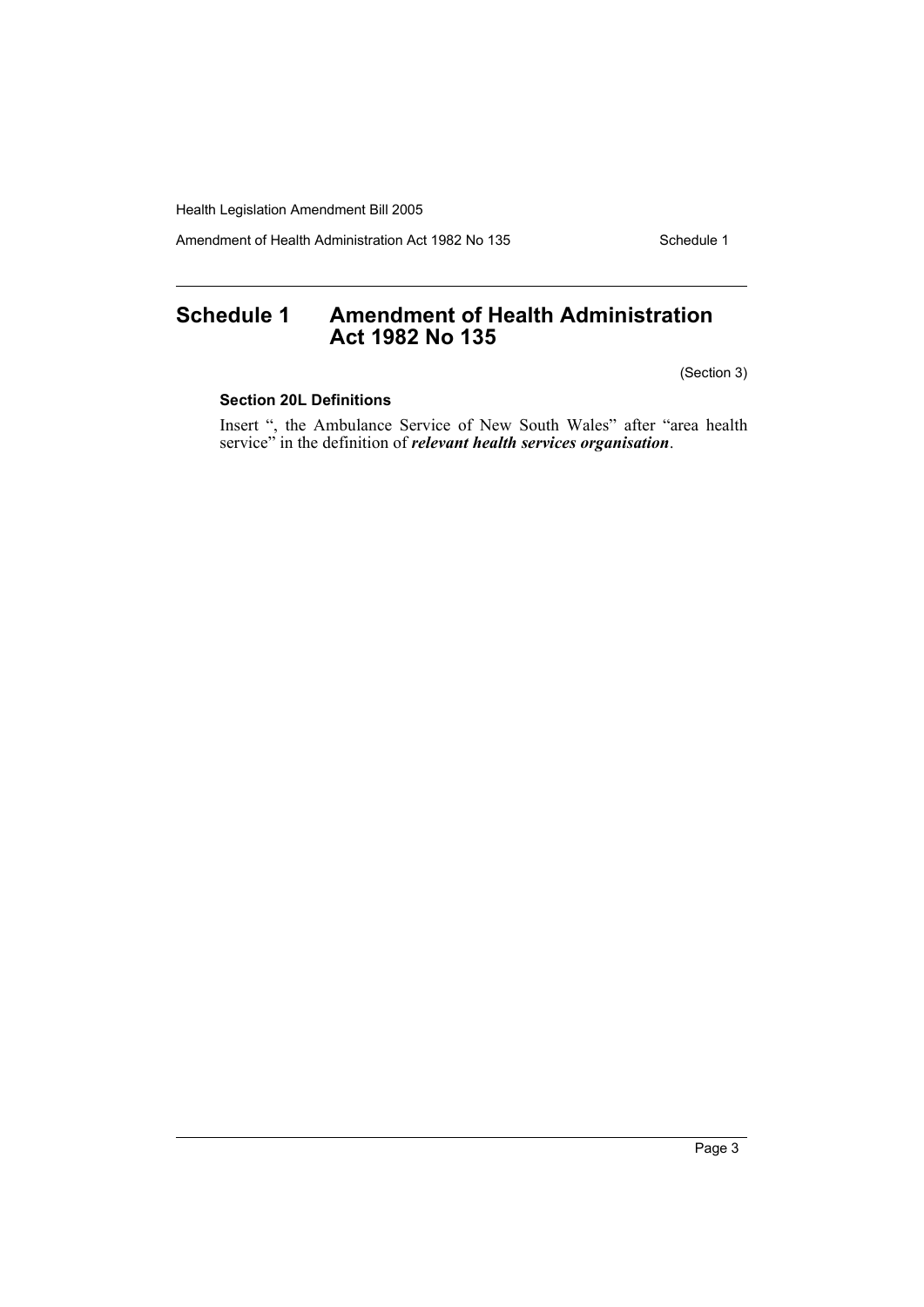Schedule 2 Amendment of Human Tissue Act 1983 No 164

# **Schedule 2 Amendment of Human Tissue Act 1983 No 164**

(Section 3)

### **[1] Section 4 Definitions**

Omit section 4 (2) (a). Insert instead:

- (a) a reference to a parent of a person includes a reference to the following:
	- (i) a step-parent of the person,
	- (ii) an adoptive parent of the person,
	- (iii) the Minister administering the *Children and Young Persons (Care and Protection) Act 1998*, if the Minister has sole parental responsibility in respect of the person (whether under that Act or otherwise),

#### **[2] Section 10**

Omit the section. Insert instead:

#### **10 Consents to removal of regenerative tissue from children**

A parent of a child may give consent in writing to the removal from the child's body of specified regenerative tissue for the purpose of its transplantation to the body of a parent (being a biological parent, step-parent or adoptive parent), brother or sister of the child.

**Note.** A child must understand the nature and effect of the removal of tissue if a medical practitioner's certificate is to be issued under section 11. If a child is not capable of such understanding, a medical practitioner's certificate must be issued under section 11A and only transplantation to the body of a brother or sister is allowed.

### **[3] Section 11A**

Insert after section 11:

#### **11A Medical practitioners' certificate—child not capable of understanding**

(1) A medical practitioner who is of the opinion that a child is not, by reason of his or her age, capable of understanding the nature and effect of the removal of tissue from his or her body and the intended effect of its proposed transplantation, may certify in writing that: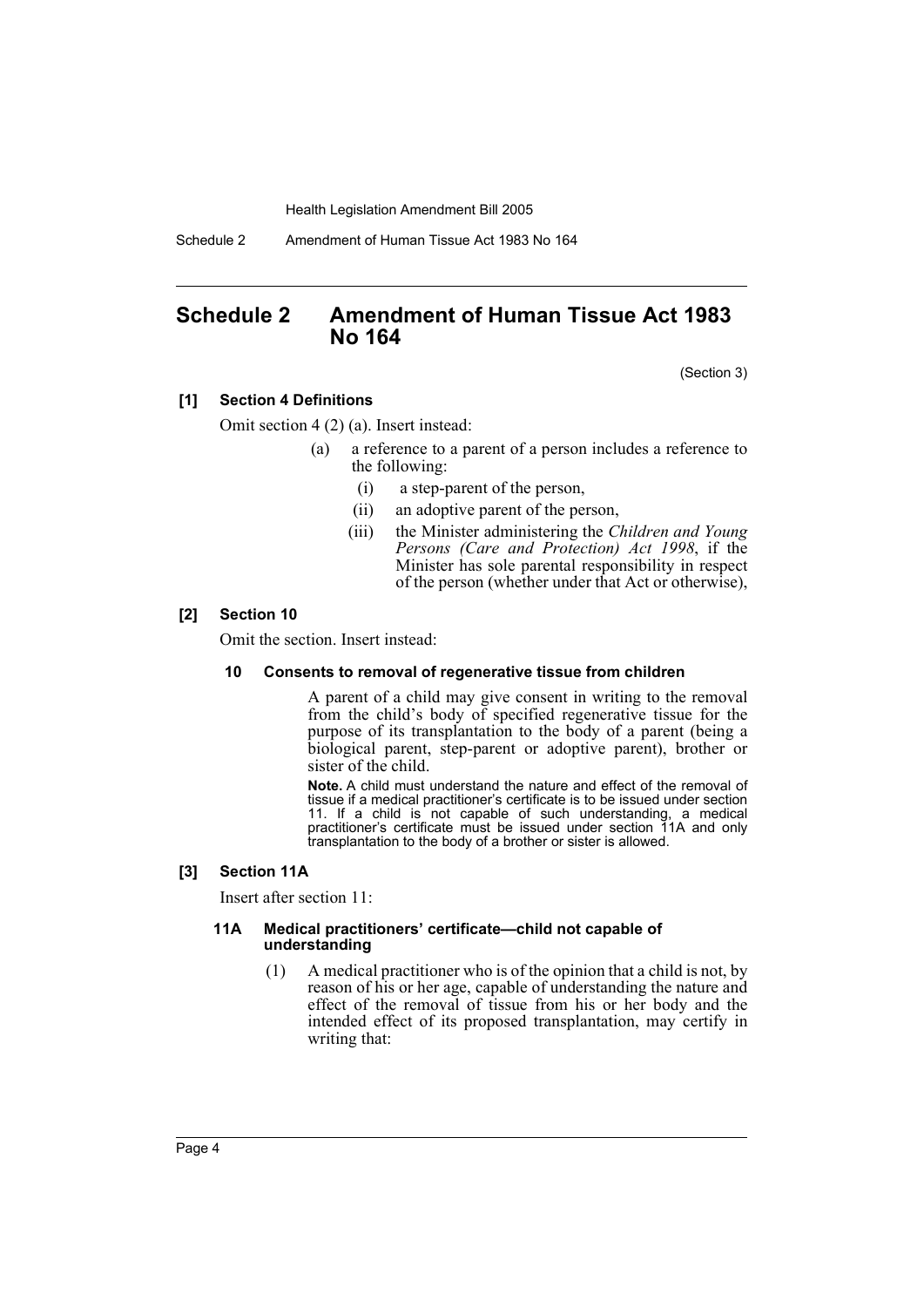Amendment of Human Tissue Act 1983 No 164 Schedule 2

- (a) the consent in writing of a parent of a child, the terms of which consent are set out in the certificate, was given in the presence of the medical practitioner, and
- (b) the medical practitioner explained to the parent, before the consent was given, the nature and effect of the removal from the child's body of the tissue specified in the consent and the intended effect of its proposed transplantation, and
- (c) the medical practitioner is satisfied that:
	- (i) at the time the consent was given, the parent was of sound mind, and
	- (ii) at the time the consent was given, the parent understood the nature and effect of the removal of the tissue and the intended effect of its proposed transplantation, and
	- (iii) the consent was freely given, and
- (d) the medical practitioner is of the opinion that the following conditions (*the pre-conditions for child tissue donation*) are satisfied:
	- (i) the child, by reason of his or her age, is not capable of understanding the nature and effect of the removal of the tissue and the intended effect of its proposed transplantation,
	- (ii) the brother or sister of the child is likely to die or suffer serious and irreversible damage to his or her health unless the tissue intended to be removed from the child is used in the treatment of that brother or sister,
	- (iii) any risk to the child's health (including psychological and emotional health) caused by the removal of the tissue is minimal.
- (2) A certificate by a medical practitioner to the effect that the pre-conditions for child tissue donation are satisfied is effective only if a second medical practitioner, who is a specialist in paediatric medicine or paediatric transplants, also certifies in the certificate that:
	- (a) he or she is of the opinion that those pre-conditions are satisfied, and
	- (b) he or she provides that opinion as an independent medical practitioner, being a medical practitioner:
		- (i) whose primary role in providing an opinion in the case is to ensure the health of the child from whom the tissue is to be removed, and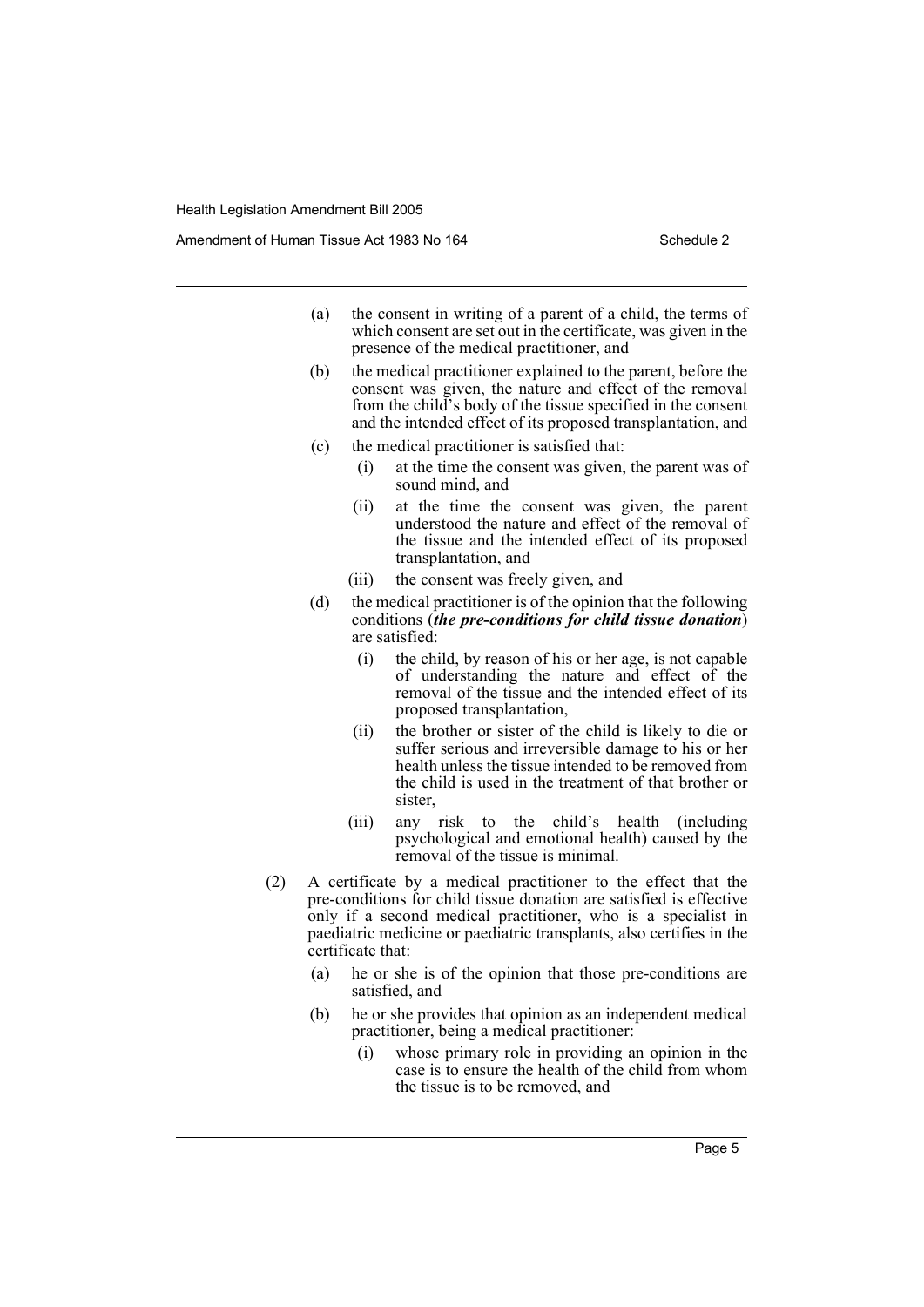Schedule 2 Amendment of Human Tissue Act 1983 No 164

(ii) who is not responsible for the care of the brother or sister in whose treatment the tissue is to be used.

#### **[4] Section 14 Effect of consent under section 10**

Insert at the end of the section:

(2) Except as provided by section 15, a document that purports to be a consent given in accordance with section 10 is, where a certificate has been given in accordance with section 11A in relation to that consent, sufficient authority for a medical practitioner (other than either of the medical practitioners who gave the certificate) to remove the regenerative tissue specified in the consent for the purpose specified in the consent.

#### **[5] Section 15 Written consent not to be sufficient authority in certain circumstances**

Insert "or" at the end of section 15 (a).

#### **[6] Section 15 (b)**

Omit "or 11". Insert instead ", 11 or 11A".

## **[7] Section 15 (c) and (d)**

Omit section 15 (c). Insert instead:

- (c) if a certificate was given for the purposes of section 11 that the child is no longer in agreement with the proposed removal and transplantation of the tissue, or
- (d) if a certificate was given for the purposes of section 11A that the child has at least some understanding of the procedures involved in the removal of tissue from his or her body and has repeatedly and consistently expressed an unwillingness to undergo any such procedure.

#### **[8] Section 16 Revocation of consent**

Omit "or 11" from section 16 (2) and (5) (b) wherever occurring.

Insert instead ", 11 or 11A".

#### **[9] Section 20A Consent to removal of blood from child if child unable to agree**

Insert "(being the biological parent, step-parent or adoptive parent)" after "treatment of the child's parent".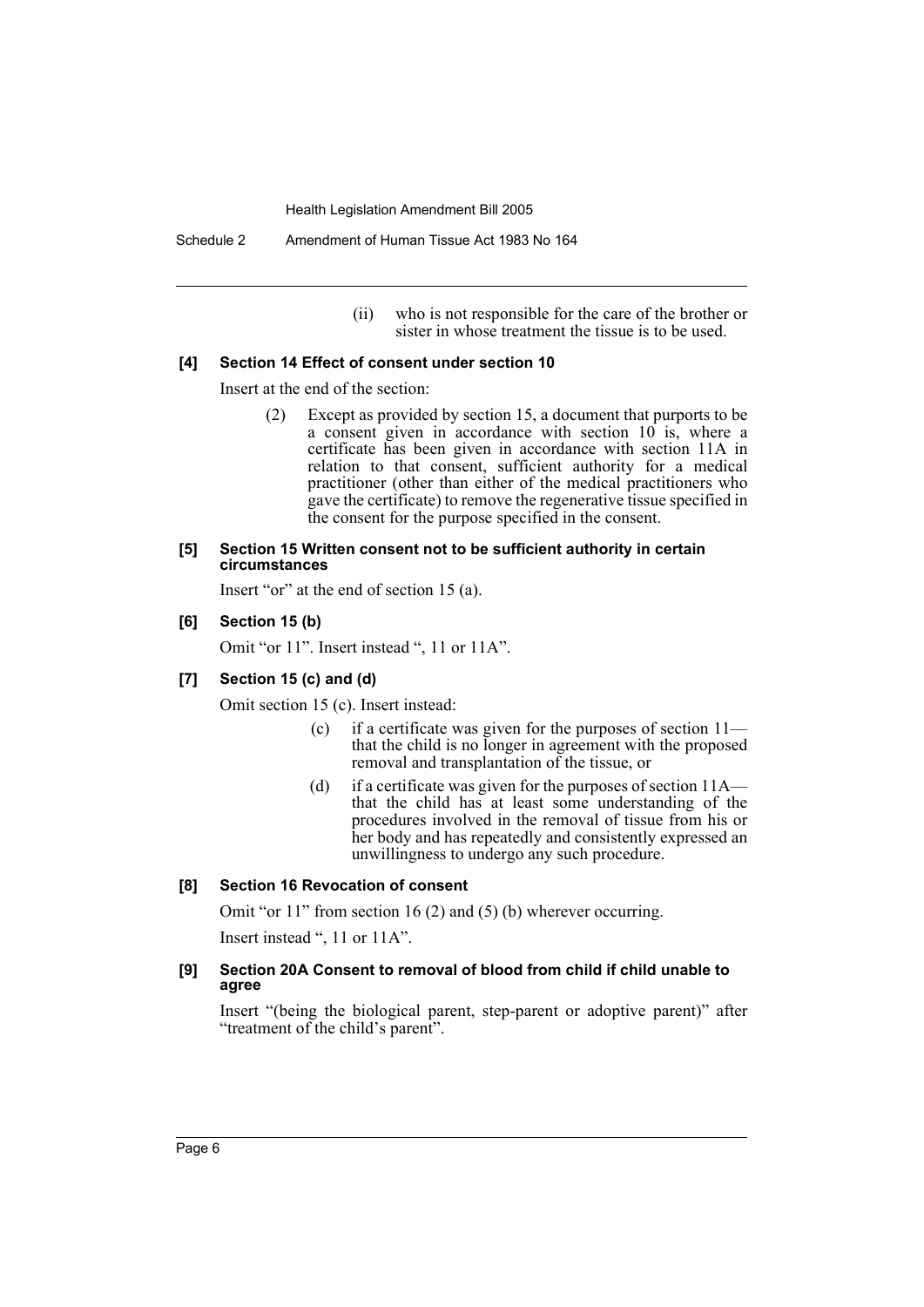#### **[10] Section 26 Certificates required in certain situations**

Insert after section 26 (1):

- (1A) The 2 medical practitioners referred to in subsection (1) must not include:
	- (a) any medical practitioner who is responsible for, or involved in, the removal of tissue from the person's body for the purpose of its transplantation to the body of another person, or
	- (b) any medical practitioner who is responsible for the care of the person who is the intended recipient of the tissue.

#### **[11] Section 27 Effect of authority under this Part**

Insert "or the transplantation of musculoskeletal tissue" after "corneal transplantation" wherever occurring in section 27 (1A).

## **[12] Section 27 (1A) (a)**

Omit "Secretary". Insert instead "Director-General".

#### **[13] Section 34 Act does not prevent specified removals of tissue**

Insert after section 34 (1) (b2):

- (b3) the use of small samples of any tissue that is lawfully removed from the body of a person (whether living or deceased) for the purpose of carrying out analyses or tests:
	- (i) that are part of a program (including any quality assurance program, quality control program, audit or evaluation) to ensure, or improve, the quality of services carried out at or by a hospital, a forensic institution, a laboratory, an educational or research institution or a supplier of blood or blood products, or
	- (ii) that are necessary for the delivery of services carried out at or by a hospital, a forensic institution, a laboratory, an educational or research institution or a supplier of blood or blood products or for the accreditation under any Act of a hospital, a forensic institution, a laboratory, an educational or research institution or a supplier of blood or blood products,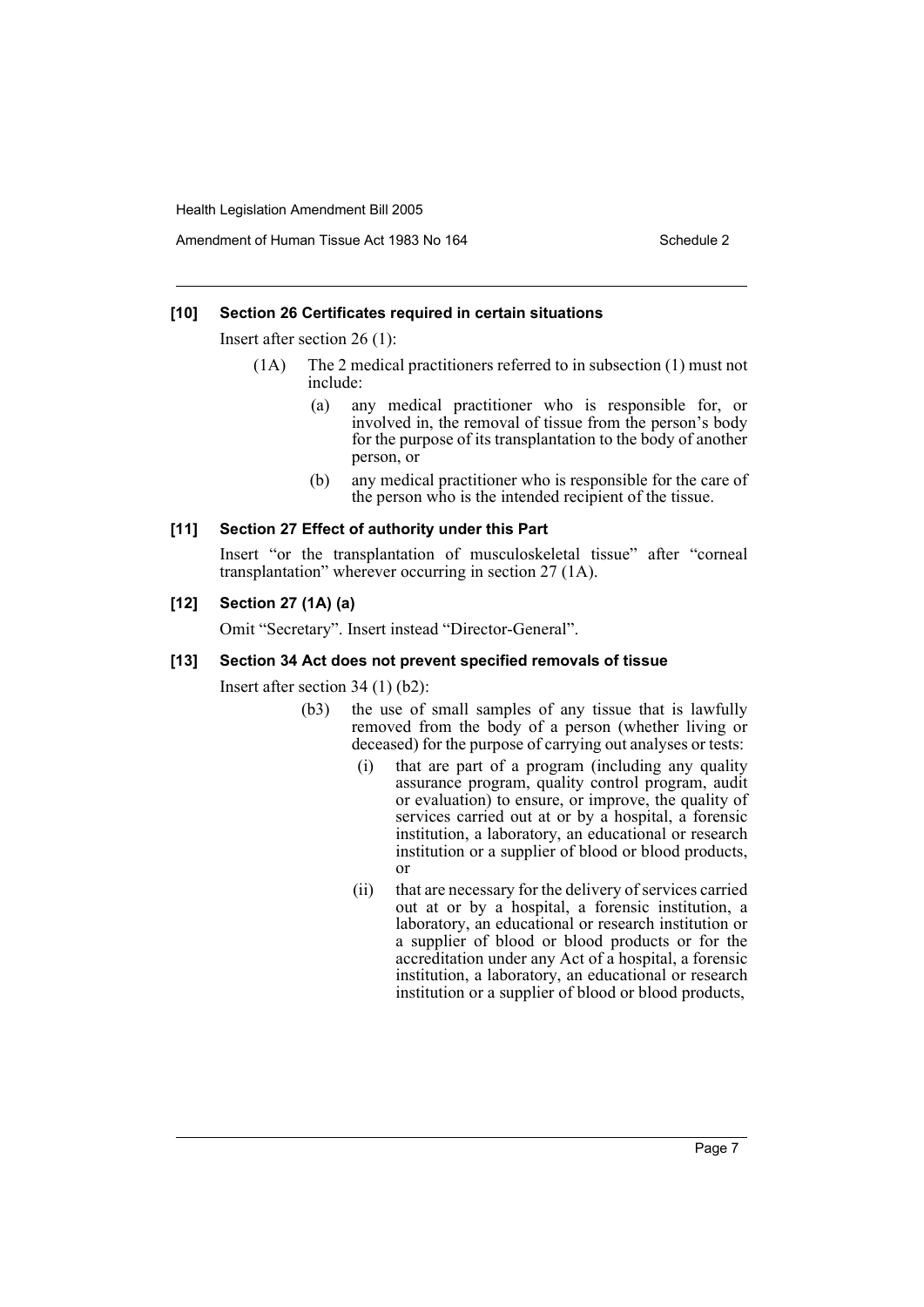Schedule 3 Amendment of Podiatrists Act 2003 No 69

# **Schedule 3 Amendment of Podiatrists Act 2003 No 69**

(Section 3)

# **Section 132 Regulations**

Insert after section 132 (2) (m):

(n) infection control standards to be followed by podiatrists in the practice of podiatry.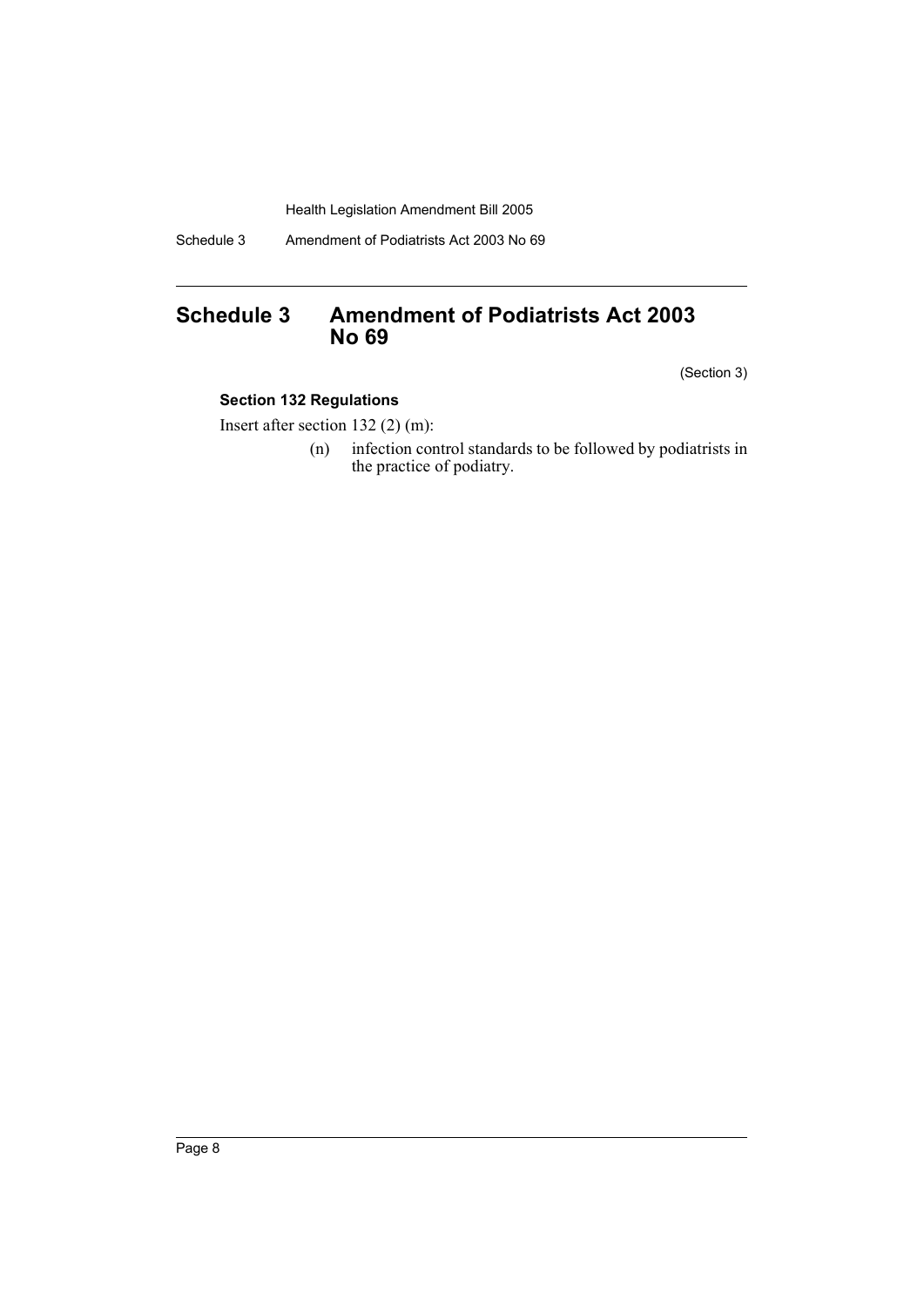Amendment of Poisons and Therapeutic Goods Act 1966 No 31 Schedule 4

# **Schedule 4 Amendment of Poisons and Therapeutic Goods Act 1966 No 31**

(Section 3)

#### **[1] Section 28**

Omit the section. Insert instead:

#### **28 Prohibition on prescribing drugs of addiction in certain cases**

- (1) A medical practitioner or nurse practitioner must not, without the proper authority, prescribe for or supply to any person a type A drug of addiction.
- (2) A medical practitioner or nurse practitioner must not, without the proper authority, prescribe or supply a type B drug of addiction:
	- (a) for continuous therapeutic use by a person for a period exceeding 2 months, or
	- (b) for a period that, together with any other period for which that drug or any other type B drug of addiction has been prescribed or supplied by the medical practitioner or nurse practitioner or has, to the medical practitioner's or nurse practitioner's knowledge, been prescribed or supplied by any other medical practitioner or nurse practitioner, would result in that drug, or that drug together with any other such drug, being prescribed or supplied for continuous therapeutic use for a period exceeding 2 months.
- (3) A medical practitioner or nurse practitioner must not, without the proper authority, prescribe for or supply to a person who, in the opinion of the medical practitioner or nurse practitioner, is a drug dependent person a type C drug of addiction.
- (4) For the purposes of this section, *the proper authority* means an authority under section 29 that authorises the medical practitioner or nurse practitioner to prescribe or supply the drug of addiction to the person concerned.
- (5) A drug of addiction may be prescribed for or supplied to a person by a medical practitioner or nurse practitioner without the proper authority if the medical practitioner or nurse practitioner is authorised by the regulations to prescribe or supply the drug without an authority under section 29.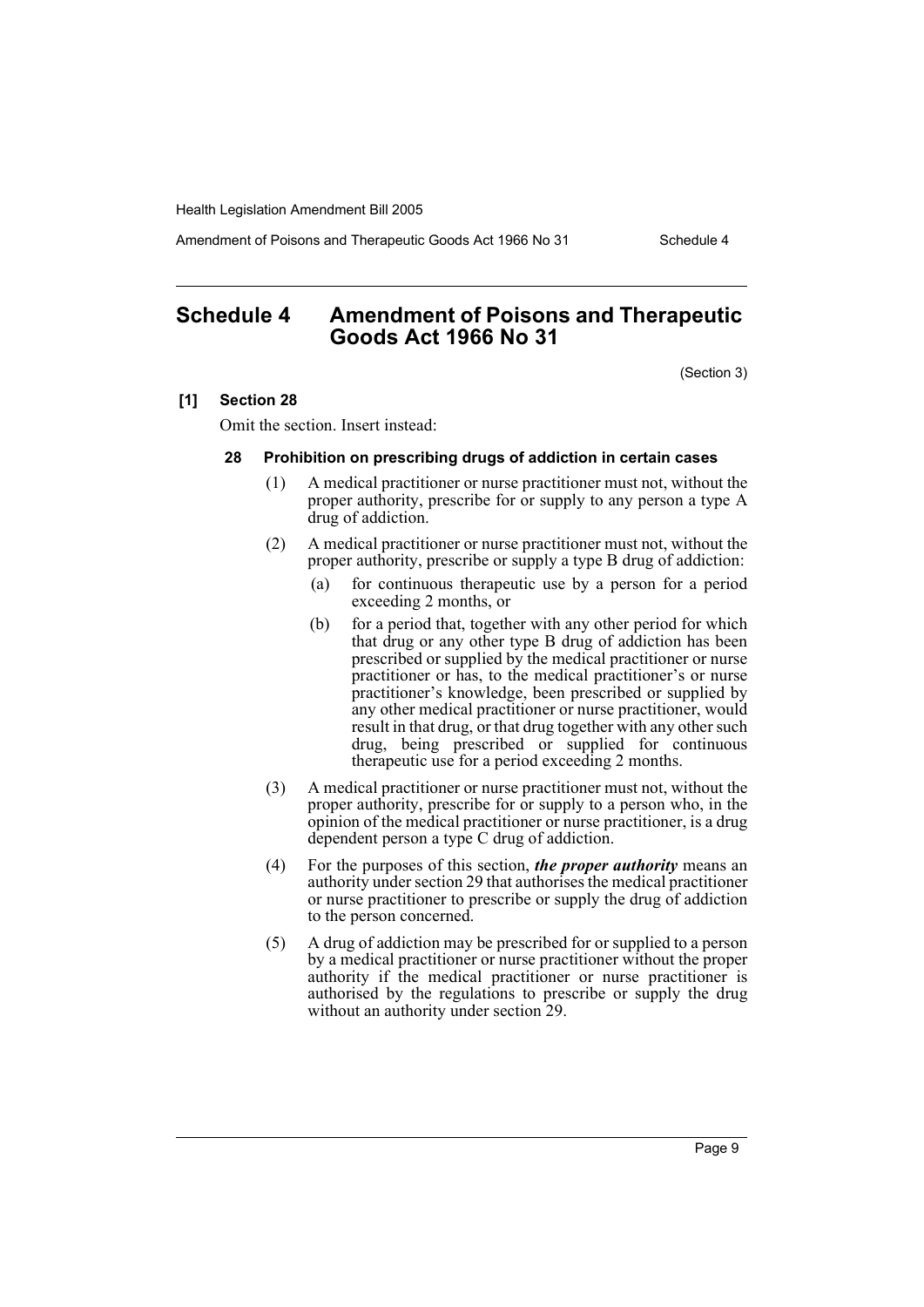Schedule 4 Amendment of Poisons and Therapeutic Goods Act 1966 No 31

(6) In this section:

*type A drug of addiction* means a drug of addiction prescribed by the regulations under this section as a type A drug of addiction. *type B drug of addiction* means a drug of addiction prescribed by the regulations under this section as a type B drug of addiction. *type C drug of addiction* means any drug of addiction (other than a type A drug of addiction).

#### **[2] Section 29 Director-General may authorise prescription or supply of drugs of addiction**

Omit "shall" wherever occurring in section 29 (5) (a) and (b).

Insert instead "may".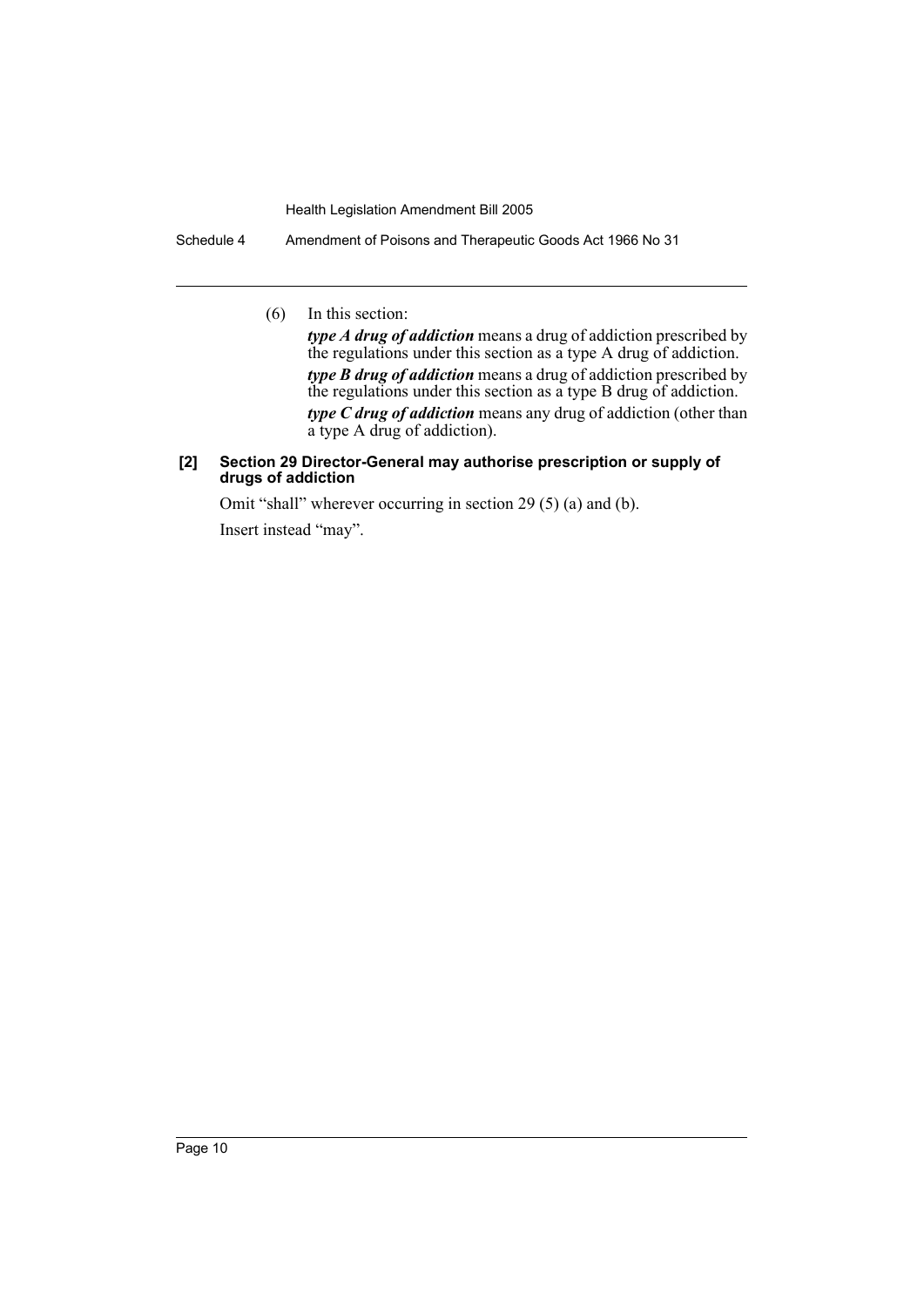Amendment of Poisons and Therapeutic Goods Regulation 2002 Schedule 5

# **Schedule 5 Amendment of Poisons and Therapeutic Goods Regulation 2002**

(Section 3)

#### **Clauses 121 and 121A**

Omit clause 121. Insert instead:

#### **121 Prescribed type A drugs of addiction**

For the purposes of section 28 of the Act, each of the following is prescribed as a type A drug of addiction:

- (a) amphetamine,
- (b) dexamphetamine,
- (c) methylamphetamine,
- (d) methylphenidate,
- (e) phendimetrazine,
- (f) phenmetrazine.

## **121A Prescribed type B drugs of addiction**

For the purposes of section 28 of the Act, each of the following is prescribed as a type B drug of addiction:

- (a) a drug of addiction that is packaged and labelled in a manner that is consistent with the drug being intended for administration by injection,
- (b) buprenorphine,
- (c) dextromoramide,
- (d) flunitrazepam,
- (e) hydromorphone,
- (f) methadone.